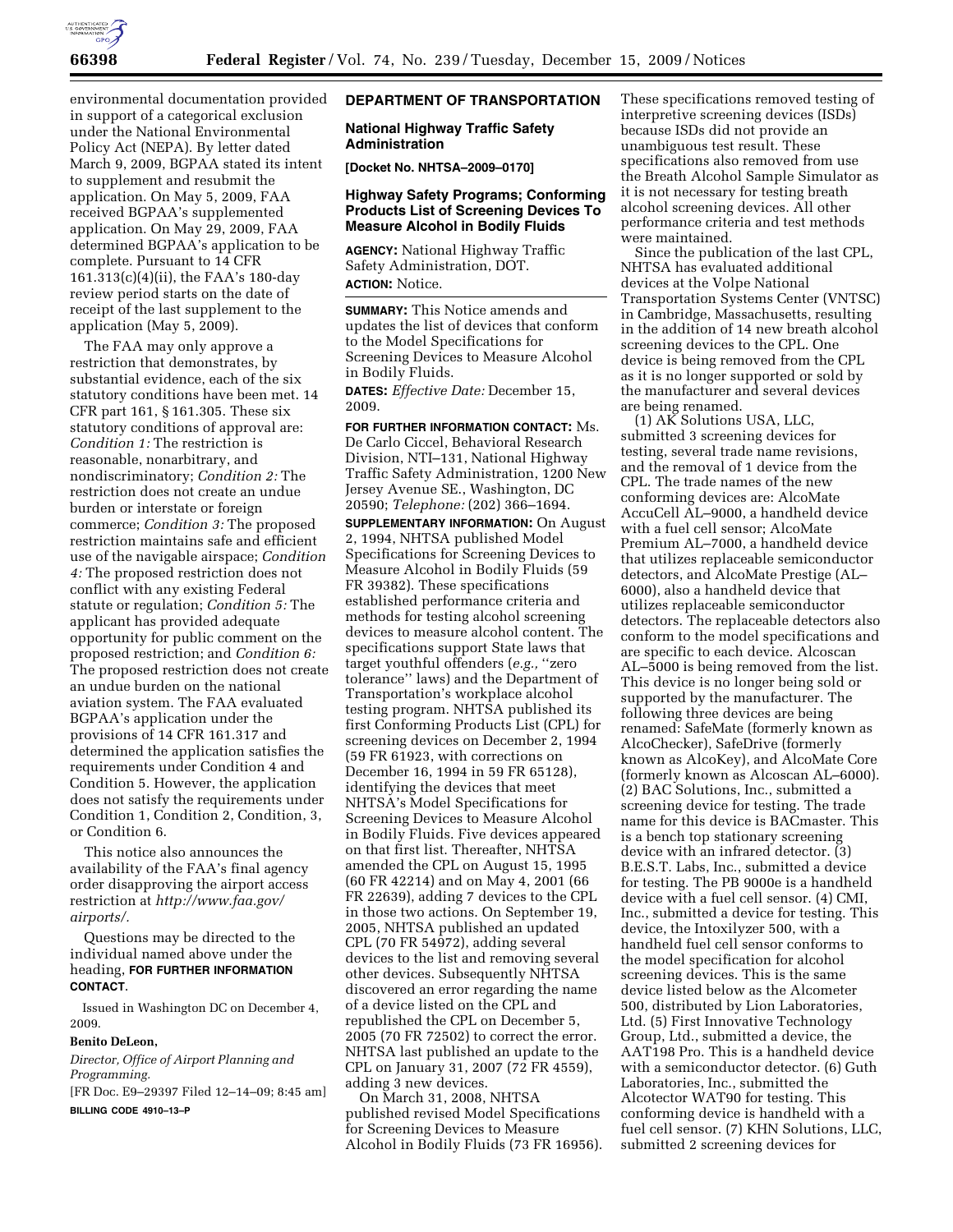testing. Their trade names are: BACTRACK Select S50 and the BACTRACK Select S80 and both devices are handheld. The BACTRACK Select S50 has a semiconductor detector while the S80 has a fuel cell sensor. (8) Lion Laboratories, Ltd. submitted the Alcometer 500. This is the same device

as the Intoxilyzer 500 submitted by CMI, Inc., listed above. (9) Q3 Innovations, Inc. submitted 2 screening devices for testing. The AlcoHAWK PT500 and the AlcoHAWK Slim 2 are handheld with semiconductor detectors. All of the above devices meet the NHTSA Model

Specifications for Screening Devices to Measure Alcohol in Bodily Fluids.

Consistent with paragraphs (1) and (2) above, NHTSA amends the Conforming Products List of Screening Devices to Measure Alcohol in Bodily Fluids to read as follows:

# CONFORMING PRODUCTS LIST OF ALCOHOL SCREENING DEVICES

| Distributors/manufacturer                                                                                        | Devices                                                                                                                                                                                                                                                                                                                                                                                                          |
|------------------------------------------------------------------------------------------------------------------|------------------------------------------------------------------------------------------------------------------------------------------------------------------------------------------------------------------------------------------------------------------------------------------------------------------------------------------------------------------------------------------------------------------|
| AK Solutions, USA, LLC., Palisades Park, New Jersey. <sup>1</sup>                                                | • AlcoScan AL-2500.<br>• SafeMate. $2$<br>• SafeDrive.<br>• AlcoMate. <sup>3</sup> (aka: AlcoHAWK Pro by Q3 Innovations).<br>• AlcoMate Accu Cell AL-9000.<br>• AlcoMate Pro. $3$<br>• AlcoMate Core. <sup>4</sup><br>• AlcoMate Premium AL-7000, with replaceable Premium Sensor<br>Modules (SM-7000).45<br>• AlcoMate Prestige AL-6000, with replaceable Prestige Sensor Mod-<br>ules (SM-6000). <sup>46</sup> |
|                                                                                                                  | Alco Check 3000 D.O.T. <sup>7</sup><br>Alco Check 9000.7                                                                                                                                                                                                                                                                                                                                                         |
| First Innovative Technology Group, Ltd., Hong Kong                                                               | Breath Alcohol √ .02 Detection System. <sup>8</sup><br>BACmaster.<br>PB 9000e.<br>ALCO-SCREEN 02 ™.9<br>Intoxilyzer 500 (aka: Alcometer 500-Lion Laboratories).<br>AAT198-Pro.<br>• Alco Tector Mark X.<br>• Mark X Alcohol Checker.<br>• Alcotector WAT89EC-1.                                                                                                                                                  |
|                                                                                                                  | • Alcotector WAT90.<br>A.B.I. (Alcohol Breath Indicator) (aka: AlcoHAWK ABI by Q3 Innova-<br>tions).                                                                                                                                                                                                                                                                                                             |
|                                                                                                                  | BACTRACK Select S5010<br>BACTRACK Select S80.10                                                                                                                                                                                                                                                                                                                                                                  |
| OraSure Technologies, Inc., Bethlehem, Pennsylvania<br>PAS Systems International, Inc., Fredericksburg, Virginia | Alcometer 500 (aka: Intoxilyzer 500-CMI, Inc.).<br>Q.E.D. A150 Saliva Alcohol Test.<br>PAS Vr.<br>• AlcoHAWK Precision.<br>• AlcoHAWK Slim.<br>• AlcoHAWK Slim 2.<br>• AlcoHAWK Elite.<br>• AlcoHAWK ABI (aka: A.B.I. (Alcohol Breath Indicator) by Han Intl.).<br>• AlcoHAWK Micro.<br>• AlcoHAWK PRO (aka: AlcoMate by AK Solutions).<br>• AlcoHAWK PT 500.                                                    |
|                                                                                                                  | Alco Tec III.<br>Safe-Slim.<br>Digitox D.O.T.7.<br>On-Site Alcohol. <sup>11</sup>                                                                                                                                                                                                                                                                                                                                |

1The AlcoMate was manufactured by Han International of Seoul, Korea, but marketed and sold in the U.S. by AK Solutions.

2 Manufactured by Seju Engineering, Korea.

<sup>3</sup> Han International does not market or sell devices directly in the U.S. market. Other devices manufactured by Han International are listed under AK Solutions, Inc. and Q–3 Innovations, Inc. 4 Manufactured by Sentech Korea Corp.

5 These devices utilize replaceable semiconductor detectors. Instead of re-calibrating the device, a new calibrated detector can be installed.<br>This device comes with 4 detectors including the one that was already installed

 $6$  These devices utilize replaceable semiconductor detectors. Instead of re-calibrating the device, a new calibrated detector can be installed. This device comes with 5 detectors including the one that was already installed. 7While these devices are still being sold, they are no longer manufactured or supported.

8The Breath Alcohol √ .02 Detection System consists of a single-use disposable breath tube used in conjunction with an electronic analyzer that determines the test result. The electronic analyzer and the disposable breath tubes are lot specific and manufactured to remain calibrated throughout the shelf-life of the device. This screening device cannot be used after the expiration date.<br>In a stream of the stream of the stream of the expiration date.<br>In the shelf-life of the device. This screening devi

Specifications when tested at 40 °C (104 °F), the manufacturer has indicated that the device cannot exceed storage temperatures of 27 °C (80 °F). Instructions to this effect are stated on all packaging accompanying the device. Accordingly, the device should not be stored at temperatures above 27 °C (80 °F). If the device is stored at or below 27 °C (80 °F) and used at higher temperatures (i.e., within a minute), the device meets the Model Specifications and the results persist for 10–15 minutes. If the device is stored at or below 27 °C (80 °F) and equilibrated at 40 °C (104 °F) for an hour prior to sample application, the device fails to meet the Model Specifications. Storage at temperatures above 27 °C (80 °F), for even brief periods of time, may result in false negative readings. 10 Manufactured by DA Tech Co., Ltd., Korea.